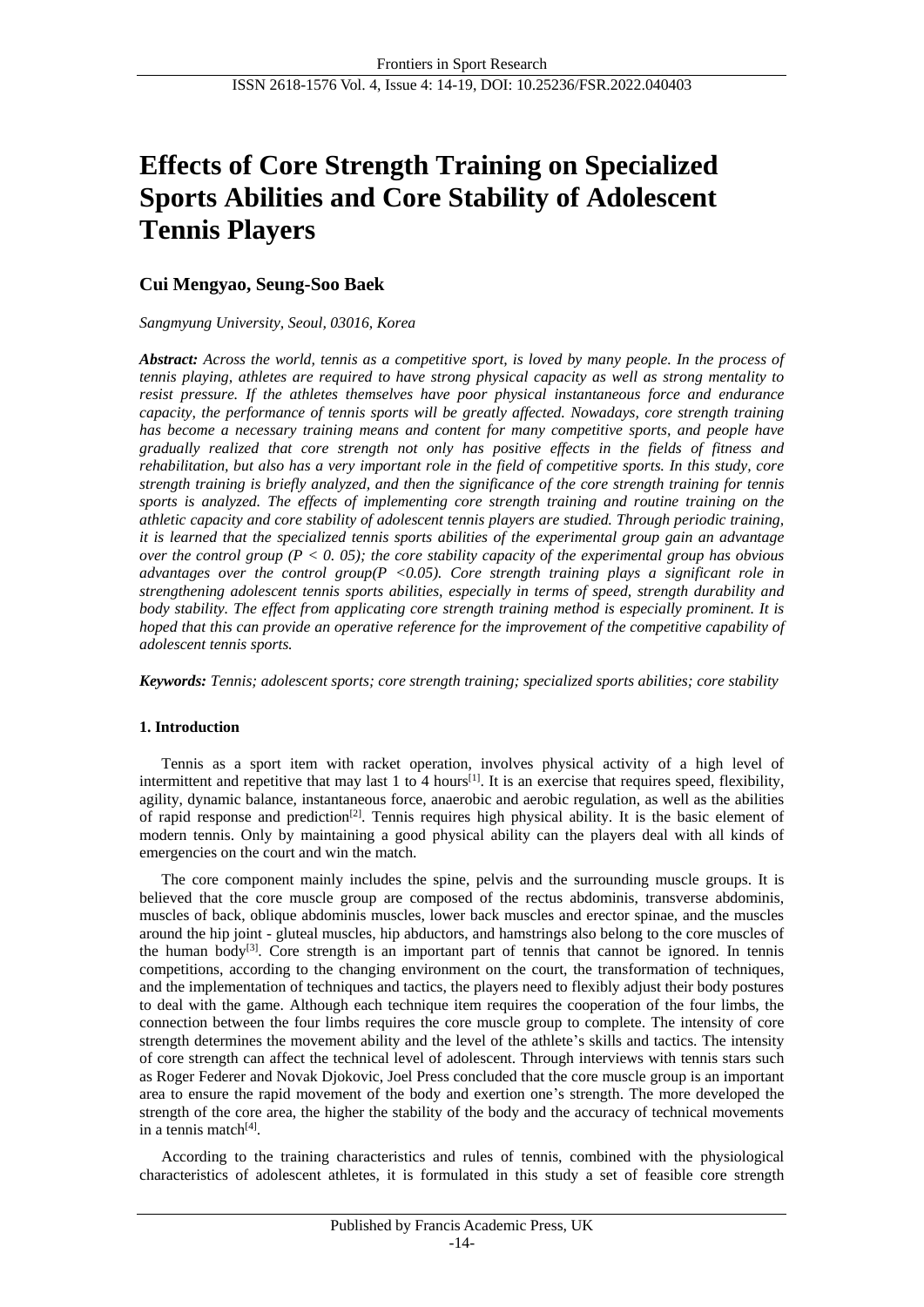training scheme. It is analyzed the technical characteristics of adolescent tennis, and explored the skills of adolescent tennis at a deeper level. Then, according to the data collection of adolescents before and after the experiment, the changes and variability are observed, and the shortcomings of training methods are summarized according to the results, so as to provide a reference basis for improving adolescents' training theory as well as practical basis for adolescents' training.

# **2. Methods**

# *2.1 Participants*

In this study, 30 adolescent male tennis players from Shanghai Sports School, aged between 16 and 18 years old, were randomly assigned as the experimental group and control group, with 15 people in each group. These players had no incidence of injury or illness in the past 6 months. As subjects of the experiment, they were distributed with research instructions and consent forms before participating in the experiment, and explained with the experimental steps, then the experiment was carried out after the consents to participate in the experiment were obtaining the.

# *2.2 Design of the experiment*

The experiment for the study cost 8 weeks. During the training process, the training frequency of the 2 groups was 3 times / week, and the physical training was conducted at 15: 00 - 16: 00 on every Monday, Wednesday and Friday.

In this study, the specialized abilities of tennis sports and physical stability of adolescent tennis players were mainly compared and analyzed. For athletes' stability of upper limbs, the use of spring scales was adopted for the test. The endurance test equipment was selected for the studying the training of abdominal strength. For the athletes' left and right bridge tests, the corresponding equipment was also matched with.

# *2.3 Training plan*

|                              | <b>Training Plan</b>                                                                                                                                                                                                                                                                                                                  | <b>Training Volume</b>                                                                                                                                                                                       | <b>Movement Time</b> |
|------------------------------|---------------------------------------------------------------------------------------------------------------------------------------------------------------------------------------------------------------------------------------------------------------------------------------------------------------------------------------|--------------------------------------------------------------------------------------------------------------------------------------------------------------------------------------------------------------|----------------------|
| Preparation<br>activities    | Free exercise(No equipment)<br>Stretching Exercise (Statics &<br>Dynamics)                                                                                                                                                                                                                                                            |                                                                                                                                                                                                              | 10minutes            |
| Core<br>strength<br>training | Bird Dog and Side Bridges<br>Back Extension on the Floor<br>Raised Upper Body and Lower Body<br>Abdominal Crunch and Swiss Ball<br>Crunch<br>Plank, Lunge, Squat<br>Russian Twist o the Swiss Ball<br>Bicycle Crunch<br>Medicine Ball Sit-up with Toss<br>Medicine Ball Rotational Chest Pass<br>Bilateral Squat and Unilateral Squat | 15 times *3 sets<br>15 times *3 sets<br>15 times $*3$ sets<br>15 times *3 sets<br>15 times $*3$ sets<br>15 times $*3$ sets<br>15 times $*3$ sets<br>15 times *3 sets<br>15 times *3 sets<br>15 times *3 sets | 40minutes            |
| Relaxation<br>exercises      | Free exercise (No equipment)<br>Stretching Exercise (Statics &<br>Dynamics)                                                                                                                                                                                                                                                           |                                                                                                                                                                                                              | 10minutes            |

# *Table 1: Core Strength Training Plan*

According to the analysis of sport anatomy for the characteristics of tennis hitting, it is found that the human body needs the core muscle groups to provide continuous strength to ensure the stability and dynamic balance of the body when performing the tennis hitting action. In this study, it is proposed to improve the waist muscles as the focus for the application into exercise, with lumbar central muscles and large muscles as the center of the implementation, with a duration of about 40 minutes. Based on the subjects' exercise method and accommodation, the exercise intensity was gradually increased to improve the muscle strength near the lumbar spine, and the exercise was repeated for 2 to 3 sessions. The cool-down exercise takes 10 minutes, and a total of 60 minutes of exercise implementation. In order to improve the effect of the exercise, the implementation of the movement is changed from the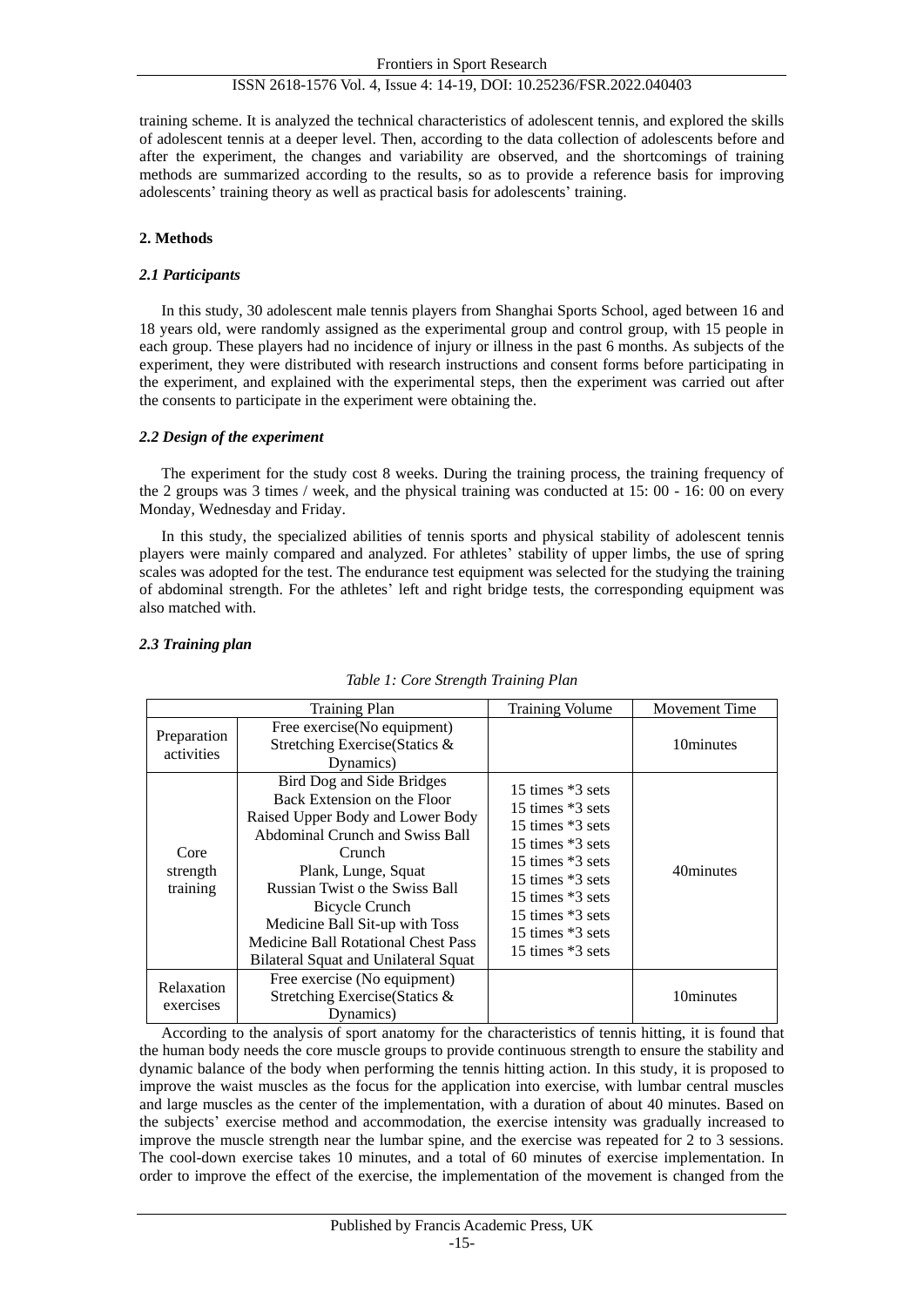basic movements to transformed movements at different periods, and targeting external oblique muscles and internal oblique muscles that are required by tennis playing, the composite core training scheme is applied for implementation. The specific training procedures are shown in <Table 1>. The control group used traditional strength training methods for physical training.

#### *2.4 Test item*

The specialized sports abilities of tennis were tested on V-type movement, spiders drill, 30s-20kg clean and jerk, 30s-double swing jumping rope.

For core stability, they were tested for plank, lumbar extension, right bridge, and left bridge.

#### *2.5 Statistical analyses*

According to the experiment scheme, different experimental training methods were implemented for the experimental group and the control group respectively. Through an 8-week phased experiment, the core strength and core stability of two groups of adolescent tennis players were tested, and the data were recordedand analyzed. The collected data is passed through SPSS 22.0 software was used for data

statistical analysis. The continuous data was expressed in ( $x \pm s$ ), and tested with T, with P < 0.05 as meaningful.

Comparation of the test data of the experimental group and the control group is focused, and the data between the two groups and comparation data between the two groups by using different training methods are compared respectively.Discontinuous data were expressed in (%), and X2 is used for the test, with  $P < 0.05$  as significant. Through comparative analysis, it can be verified that which training method has a more prominent effect in promoting the training quality of adolescent tennis players compared with traditional strength training.

#### **3. Results**

#### *3.1 Special sports ability test*

After 8 weeks of core strength training, the experimental results of the tennis specific athletic ability of the experimental group were significantly improved compared with 8 weeks ago. In the 4 test items, v-row movement and Spiders drill results have a small increase, clean and jerk and double jump rope have a significant increase trend.However, the analysis of the control group showed that there was no significant difference in the special sports ability test of tennis (P > 0.05) (Table 2), and the overall test results of the experimental group showed an upward trend. Compared with the control group, the score of the experimental group was significantly higher, while the score of the control group had no significant change from the test result 8 weeks ago  $(P > 0.05)$ . The special ability of tennis was compared between the two groups. The special ability of tennis in the experimental group was significantly better than that in the control group (P<0.05), as shown in (Table 2).

| group                 |                    | V-type<br>movement | Spiders drill    | 30s-20kg clean<br>and jerk | 30s-Double<br>swing jumping<br>rope |
|-----------------------|--------------------|--------------------|------------------|----------------------------|-------------------------------------|
| The control           | Pre<br>$M \pm SD$  | $26.47 \pm 0.88$   | $18.51 \pm 0.84$ | $18.74 \pm 1.84$           | $49.08 \pm 0.86$                    |
| group                 | Post<br>$M \pm SD$ | $26.03 \pm 0.67$   | $18.12 \pm 0.71$ | $19.56 \pm 1.98$           | $50.78 \pm 0.92$                    |
| The                   | Pre<br>$M \pm SD$  | $26.43 \pm 0.91$   | $19.84 + 0.88$   | $19.07 \pm 1.47$           | $49.12 \pm 1.11$                    |
| experimental<br>group | Post<br>$M \pm SD$ | $25.07 \pm 0.74$   | $18.72 \pm 0.76$ | $22.45 + 1.75$             | $53.56 \pm 1.38$                    |
| t                     |                    | 2.275              | 3.280            | 3.987                      | 10.904                              |
| P                     |                    | $0.037*$           | $0.005**$        | $0.001**$                  | $0.000***$                          |

*Table 2: Comparison of tennis special ability between two groups*

\* p $\leq$ .05,\*\* p $\leq$ 01 \*\*\* p $\leq$ .001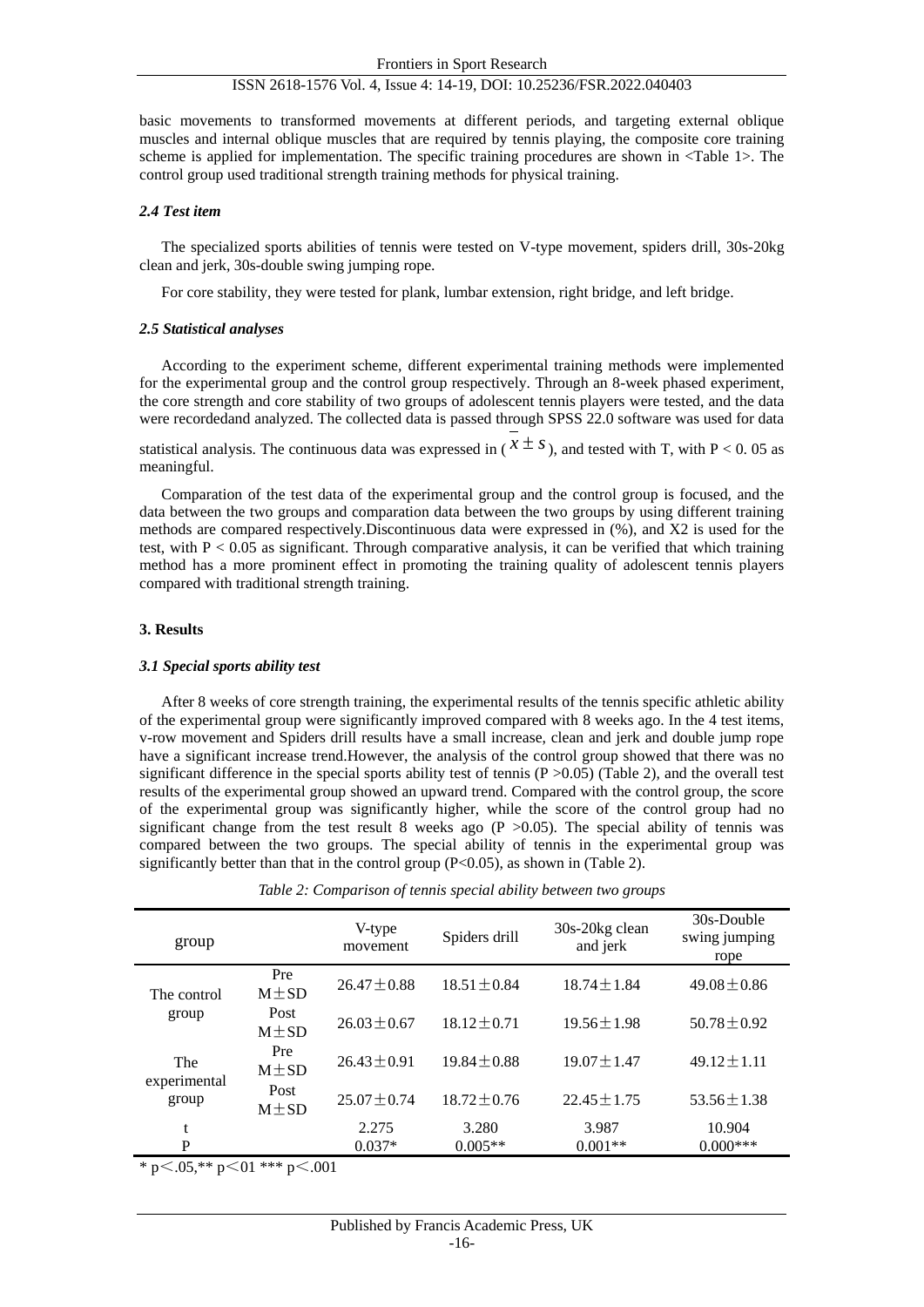#### *3.2 Core stability test*

After 8 weeks of core strength training, the experimental results of core stability of the experimental group improved significantly compared with 8 weeks ago. In the 4 test items,v-row lumbar extension results have a small increase,There was a small improvement in waist extension, a large improvement in plank, and a large improvement in both the right bridge test and the left bridge test.However, the analysis of the control group showed that there was no significant difference in the core stability test  $(P > 0.05)$  (Table 3), and the overall test results of the experimental group showed an upward trend. Compared with the control group, the score of the experimental group was significantly higher, while the score of the control group had no significant change from the test result 8 weeks ago ( $P > 0.05$ ). By comparing the core stability of the two groups, the core stability of the experimental group was significantly better than that of the control group  $(P<0.05)$ , as shown in Table 3. The core stability ability of the two groups was compared, and the experimental group had a significant advantage compared with the control group  $(P< 0.05)$ , as shown in (Table 3).

| group                        |                    | plank              | lumbar extension  | right bridge     | left bridge      |
|------------------------------|--------------------|--------------------|-------------------|------------------|------------------|
| The control<br>group         | Pre<br>$M \pm SD$  | $90.56 \pm 13.18$  | $72.31 \pm 16.75$ | $24.01 + 2.77$   | $24.84 \pm 3.13$ |
|                              | Post<br>$M \pm SD$ | $92.71 \pm 14.26$  | $74.13 \pm 17.16$ | $24.98 \pm 3.01$ | $25.67 \pm 3.59$ |
| The<br>experimental<br>group | Pre<br>$M \pm SD$  | $91.04 + 13.48$    | $73.04 \pm 16.64$ | $24.54 + 2.86$   | $24.34 + 3.37$   |
|                              | Post<br>$M \pm SD$ | $108.24 \pm 15.04$ | $85.34 \pm 18.13$ | $31.21 \pm 3.23$ | $30.19 \pm 3.75$ |
| t                            |                    | 2.861              | 3.431             | 4.349            | 6.085            |
| P                            |                    | $0.001**$          | $0.023*$          | $0.000***$       | $0.001**$        |

*Table 3: Comparison of core stability between the two groups*

\* p $\leq$ .05,\*\* p $\leq$ 01 \*\*\* p $\leq$ .001

# **4. Discussion**

Tennis is highly competitive in the performing process, which requires athletes to develop good physical capacity in the daily training process, especially in terms of core strength and stability, the requirements for athletes will be more demanding. Similar to other sports, tennis players must have the abilities of balancing, agility, speed, rapid change of direction, multi-plane movement, dynamic posture control and flexibility<sup>[5]</sup>. For adolescent tennis players, the training of core strength needs to focus on the selection of training content. The training of core strength specifically includes the intensive training of muscles in waist, abdomen, back and hip. It is of particularity to strengthening exercise on the muscle tissue of the above parts. At the same time, in the process of strength training on the core areas, athletes need to conduct from multiple dimensions and levels. In the study of the test on the effects of core strength on the training of tennis players, most of the adolescent tennis players who participated in the test were encountering the core strength training method for the first time, and their acceptance degree for such novel methods was low, resulting in the increased difficulties of training. Therefore, a training scheme from static training to dynamic training was developed in the study. The initial application in the experiment was a static training method, which mainly focused on the improvement of stability and balance of the athletes<sup>[6]</sup>. Severetal conducted 8 weeks of core training for male tennis players in the 11 - 13 age group, and at the end of the process, it is known that the accurate service speed of the core training group has increased by 6.6 % $[7]$ .

During the process of training the core strength of adolescent tennis players, it is also necessary to focus on standardizing the movements in core strength training. This is because core strength training of athletes not only to strengthen their muscle strength, but also includes the strengthening of body posture stability and control ability. In the training process, whether normalization of movements is strictly controlled would determine the actual results of tennis special training to a certain extent. Therefore, in actual training, both the formulators and executors of the training content need to pay more attention to normalization of movements in core strength training. Secondly, based on the study, the setting of training load will also have a certain impact on the actual effects of core strength on adolescent tennis training. The experimental training load applied for this study is mainly static training, and it is gradually integrated with the content of dynamic training in the middle and late stages of the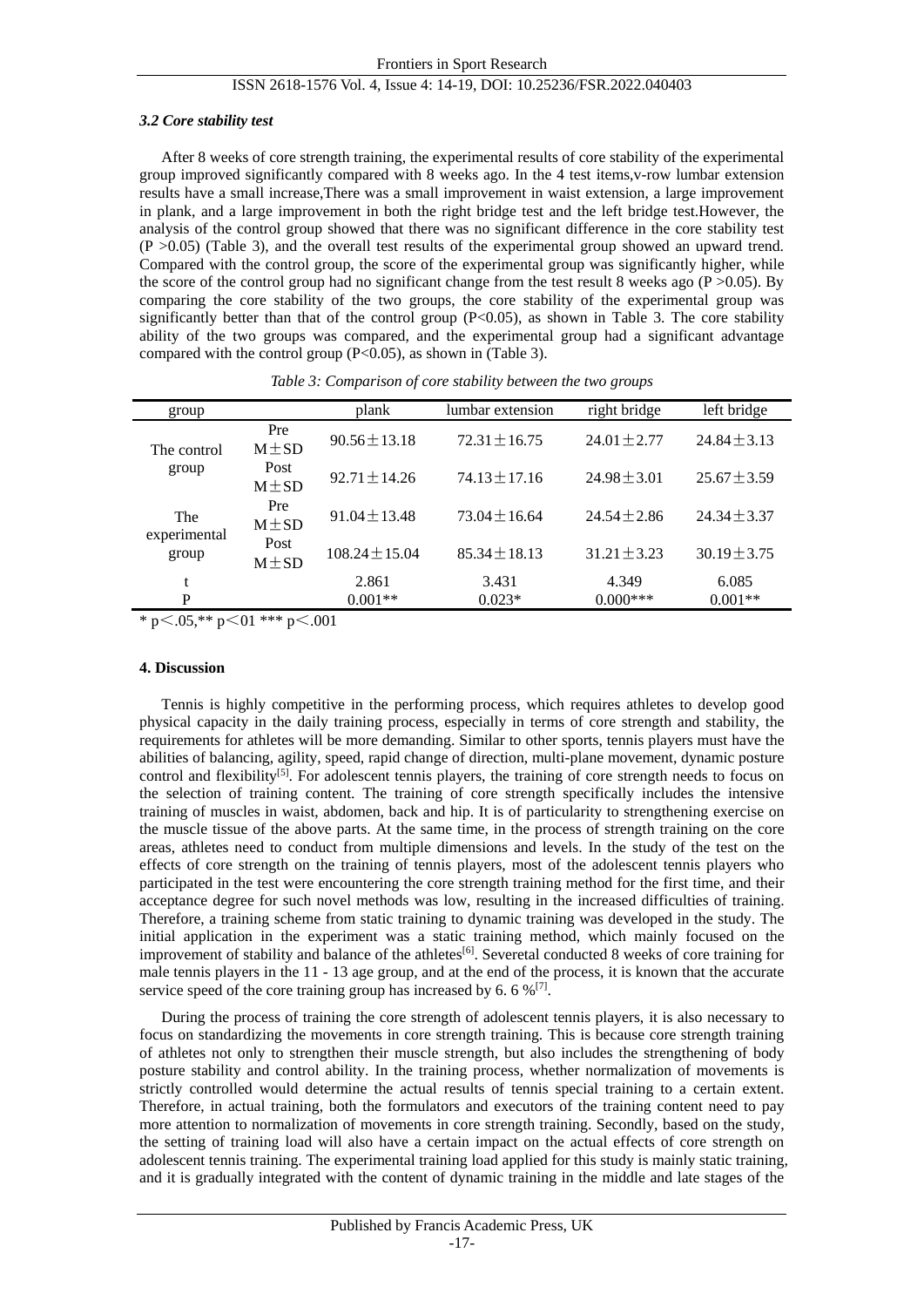experiment. During the training process, the exercise load gradually increases in a small range. The interval between the two training sessions should not be too long, which is generally controlled at about 1min.

In the process of core strength training for adolescent tennis players, emphasis is placed on strengthening the athletes' collaborative core strength. Core strength here includes the core strength of each part of the body in the process of movement. If it is muscle strength only being strengthened, the coordination and stability of all parts of the muscle tissue will be seriously negatively affected in the process of coordinated movement. Therefore, in the process of strength training for teenage tennis players, it is not only essential to strengthen the muscle groups of various body parts, but also to continuously enhance the control ability of core strength in different areas. It should be made clear that coordination and balance of muscle group movement mentioned here is not only limited to the coordination of muscles in an area, but also the coordination effect of the strength in the core area of muscle group between different areas<sup>[8]</sup>. Therefore, in the process of training that targets core strength, training methods should be based on the basis of conventional strength training. In the process of conventional strength training, the focus of training is generally on the training of waist and abdomen strength. To a certain extent, the targeted training of trunk and other parts of strength is ignored. The ultimate goal for core strength training is to improve the strength of athletes' overall muscle group and strength durability of muscle group. Therefore, in order to improve the overall strength capacity of the body, firstly, the conventional strength training content should be applied, and to gradually integrate the content of core strength training into the traditional strength training. If any one of the conventional strength training and core strength training is missing in the training process, the training effect of tennis sports will be greatly reduced. By improving the core strength of adolescent tennis players, the coordination of athletes' muscle groups will be greatly strengthened. While the muscle strength is strengthened, the exercise ability of the muscle groups in the area will be improved accordingly<sup>[9]</sup>. Core strength training does not exist independently of the conventional strength training methods. In fact, core strength training is included in conventional strength training, which can effectively modify the shortcomings of conventional strength training methods in practical applications, so as to achieve more efficient training effects. During the research process, if the core strength training method is analyzed from the perspective of strength training, it can be found that core strength training and conventional strength training have a high degree of consistency in terms of nature, effects and philosophy.

In recent years, for many sports including tennis, more and more attention has been paid to core strength training in the training process. Especially in the aspects of physical balance and control capacity of athletes, core strength training has a positive significance which is highly essential. Through many years of running-in in the application process, for the conventional strength training methods, a relatively adequate sports training system have already formed. However, if someone want to bring in the core strength training content, complete change of the content for conventional strength training from the beginning is not advisable, but should to include the conventional physical training content as the core part of training. Core strength training should be used as a supplement to conventional strength training to improve the actual effect of strength training for sports. The two parts should be effectively integrated so as to complement each other to jointly improve the actual effect of strength training for sports.

Core strength is of great significance to physical training. This is because strength quality has a core role that is fundamental in improving physical ability of human body, and would have important effects on the mastery of athletes' sports skills. Studies have shown that small loads of strength training, combined with continuous stimulation training on the core area muscles, can produce enhanced stimulation to the human cerebral cortex<sup>[10]</sup>. In a state of high nerve excitability, the contraction and release of muscles will be significantly improved. From the overall performance of athletes during the process of movement, it can be observed that the position of human body will produce a rapid movement. If athletes assigned to carry out a large quantity of heavy-load strength trainings for a long time, it will lead to inhibition of the nerve excitability of athletes to a great extent, and would have certain negative impacts on the training effect. Therefore, it is of essential to plan the training and rest schedule according to the actual training purpose in the process of making a scheme for strength training. Although for moderate core strength training, it has been standardized in the training load, attention still needs to be paid to the important role of relaxation practice in sports training. Relaxation exercises include warm-up before exercise as well as muscle relaxation after exercise. Sufficient operation in these two aspects can not only provide guarantee for the protection of the physical health and safety of athletes, so as to avoid sports injuries, but can also effectively extend the sports career of athletes, which has a positive role on the overall career of athletes. During the operation of core strength training, relaxation can be carried out through limb stretching, intermittent stretching, as well